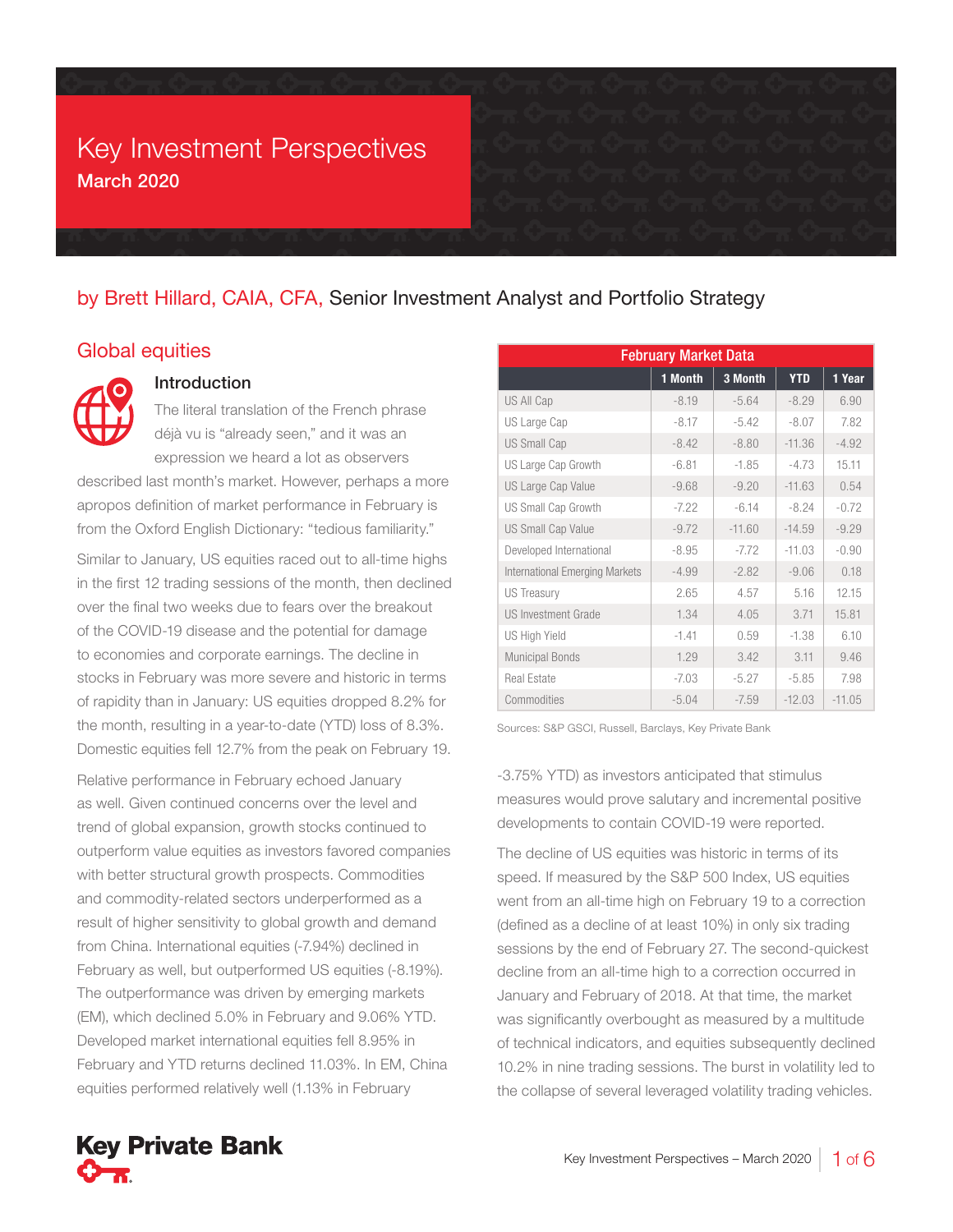Looking farther back and using daily data for the S&P 500 from December 30, 1927, to the present, there have been 23,151 rolling four-day market trading periods. The four-day period ending February 27, 2020, saw the S&P decline by 10.8%—the 52nd worst four-day period for the S&P 500 during the period under review. The decline was in the bottom 0.2% and a 4.6 standard deviation event. The last time the market incurred such a rapid decline was in August 2011: The fall was triggered by the European sovereign debt crisis and the downgrade of the US credit rating from AAA to AA+ by S&P.

When such a rapid decline occurs, is there any information regarding the prospects for future equity returns? While it depends on the time horizon of the forecast, there is some evidence of higher prospective returns over the subsequent three months. We looked at forward three-month returns after a four-day selloff that ranked in the bottom 1st percentile. Based on the data in Chart 1, three-month forward returns are higher than average. If we exclude the Great Depression, which had a clustering of signals, the increase in returns is even greater. However, the statistical power of these signals is weak, and the direction and durability of the gains for longer periods was dependent on the path and strength of the overall economy. Signals such as these can be incorporated on the margin and perhaps guide investors who are looking to deploy capital over time to achieve a planned asset allocation target.



#### S&P 500 3M Returns after Drawdown

Historically, this signal did not mark the end of the drawdown. In nearly 89% of the signals since 1927, the market fell further. The average drawdown after an extreme four-day period is -10% since 1927 and -5.5% since 1950. As of March 16th, 2020 the market declined -16.7% from the February close. Given the pace of the decline from all-time highs in February, this period has similarities to 1987.

Key Private Bank's tactical asset allocation process has a longer forecast horizon of 12—18 months and considers many data points. Our proprietary Dynamic Allocation Research Tool (DART) systematically measures many data points across three categories: Corporate Fundamentals, Investor Sentiment, and the Macroeconomic Environment. Relying on a systematic, data-driven process is especially critical in emotiondriven markets.

## Coronavirus: What are the historical analogues?

The Severe Acute Respiratory Syndrome Coronavirus 2 (SARS-CoV-2) was first detected in Wuhan City, China, in December 2019 and caused the disease now known as COVID-19. While US markets were paying attention to the outbreak, the initial consensus estimate was that SARS-CoV-2 would largely be contained in China and economic disruptions would be mild to moderate. However, the calculus changed in the middle of February, when the virus was detected in other countries, including South Korea, Italy, Japan, and the United States. Markets shifted to high alert and quickly priced in a potential adverse impact to the US economy of 2—3% of GDP and a 20—25% reduction in corporate earnings. While the final impact is currently unknowable, the market has discounted severe declines in a short period of time.

Based on the latest statistics from Johns Hopkins University (March 20, 2020), there are 266,082 confirmed cases of COVID-19 in 165 countries. Unfortunately, 11,153 deaths have resulted from the outbreak for a preliminary fatality rate of 4.2%. Investors with a bearish outlook mention the Spanish Flu of 1918 in terms of potential severity. While there are universal metrics, comparing impacts to economies and markets is

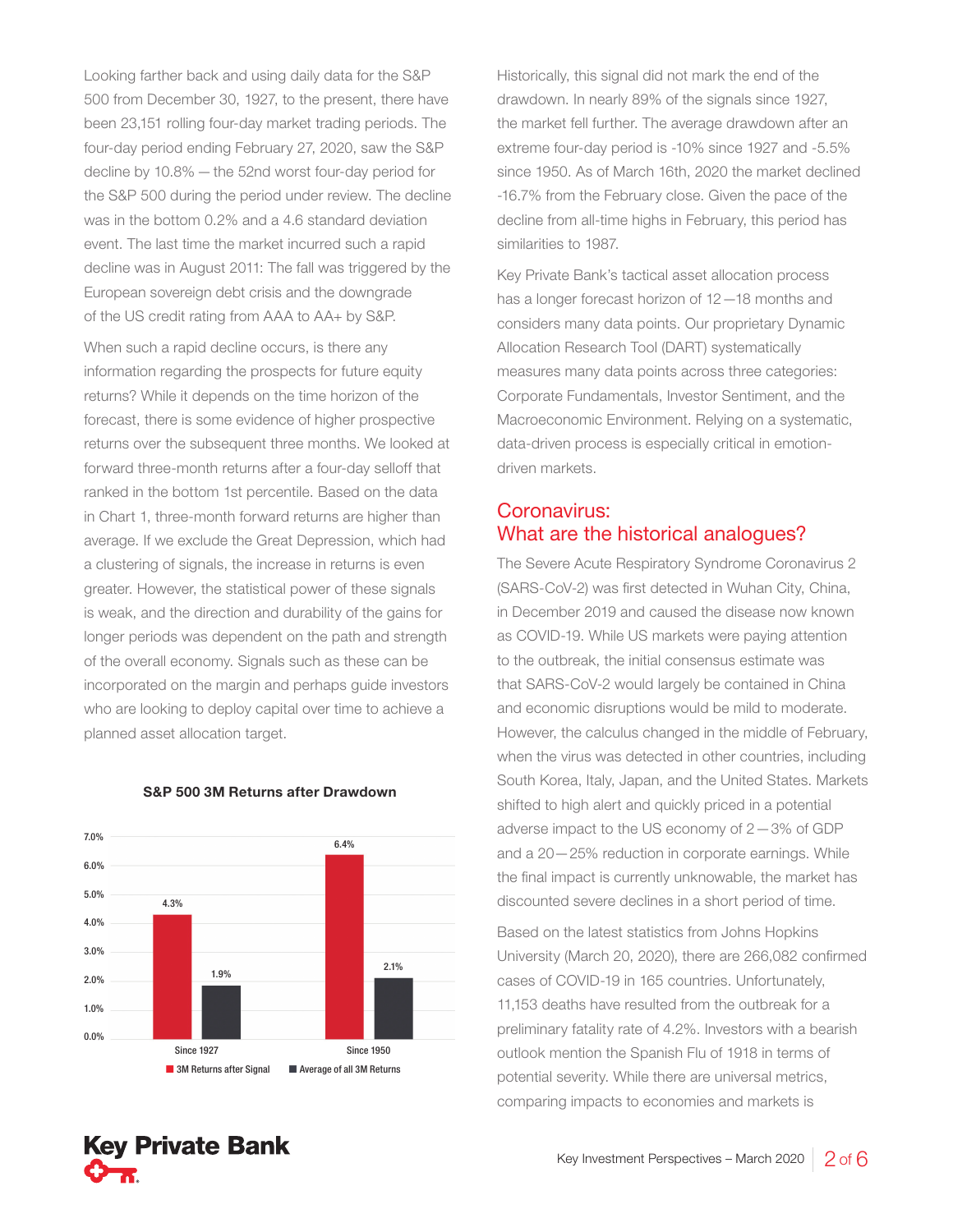challenging given material differences in economic and market structure. For example, when the SARS outbreak occurred in China in 2003, the Chinese economy was only 4% of global GDP compared with nearly 17% today. Additionally, several of the historical analogues occurred when other major events were also impacting markets, such as World War I during the Spanish Flu outbreak.

We have identified six cases of notable pandemics comparable either in scope or new forms of pathogens. If COVID-19 approaches the severity of the Spanish Flu Pandemic in 1918—1919, markets and economies may continue to be under pressure. Although data quality is substantially lower for the earlier pandemics than it is today, there have been numerous studies of the Spanish Flu. It is estimated that 500 million people contracted the disease, or nearly 27% of the global population. Deaths from the disease have been estimated to range

between 30 million and 50 million people, or 1.6% to 2.7% of the global population. If COVID-19 resulted in similar amounts of cases and deaths, this would equate to 2.08 billion cases and 123 million to 208 million deaths. To date, there have been 6,705 deaths due to COVID-19, or 0.17% of the midpoint of the Spanish Flu extrapolated to today's population. Given the attention of global governments to containing SARS-CoV-2 and developing treatments, comparing the current outbreak to the Spanish Flu appears extreme based on the data we have today.

However, vigilance is required to control the outbreak. Global governments are recognizing the need for strong social-distancing measures to slow the outbreak and make it more manageable. These measures will create severe economic disruptions in the short-term.

|                      | <b>Spanish</b><br><b>Flu</b> | <b>Asian</b><br><b>Flu</b> | <b>Hong Kong</b><br><b>Flu</b> | <b>SARS</b>    | <b>H1N1</b>         | <b>MERS</b>    | <b>COVID-19</b> |
|----------------------|------------------------------|----------------------------|--------------------------------|----------------|---------------------|----------------|-----------------|
| <b>Years</b>         | $1918 - 1919$                | $1956 - 1958$              | 1968                           | $2002 - 2003$  | 2009                | $2012 - 2015$  | $2019 - 2020$   |
| <b>GLOBAL CASES</b>  | 500MM                        | N/A                        | <b>200MM</b>                   | 8,096          | 700MM-1,400MM       | 2,506          | 266,082         |
| % of Population      | 27%                          | N/A                        | 5.7%                           | <b>NMF</b>     | $11\% - 21\%$       | <b>NMF</b>     | 0.004%          |
| Deaths               | $30MM - 50MM$                | 1.1MM                      | 1MM                            | 774            | 150K-575K           | 862            | 11,153          |
| % of Population      | $1.6\% - 2.7\%$              | 0.04%                      | 0.03%                          | <b>NMF</b>     | $0.002\% - 0.008\%$ | <b>NMF</b>     | <b>NMF</b>      |
| <b>Fatality Rate</b> | $6\% - 10\%$                 | N/A                        | 0.50%                          | 10%            | $0.01\% - 0.08\%$   | 34%            | 4.2%            |
| <b>US CASES</b>      | N/A                          | N/A                        | 20MM                           | 27             | 60.8MM              | $\mathbf{0}$   | 16,605          |
| % of Population      | N/A                          | N/A                        | 10%                            | <b>NMF</b>     | 19.8%               | $\overline{0}$ | 0.005%          |
| Deaths               | 675,000                      | 116,000                    | 100,000                        | $\mathbf{0}$   | 12,469              | $\overline{0}$ | 216             |
| % of Population      | $0.6\% - 0.7\%$              | 0.07%                      | 0.05%                          | $\overline{0}$ | <b>NMF</b>          | $\overline{0}$ | <b>NMF</b>      |
| <b>Fatality Rate</b> | N/A                          | N/A                        | 0.50%                          | $\Omega$       | 0.02%               | $\theta$       | 1.3%            |

#### Historical Pandemics and Outbreaks

Sources: US Centers for Disease Control and Prevention, World Health Organization, Goldman Sachs, Brainerd, E., Siegler, M., "The Economic Effect of the 1918 Influenza Epidemic," June 2002

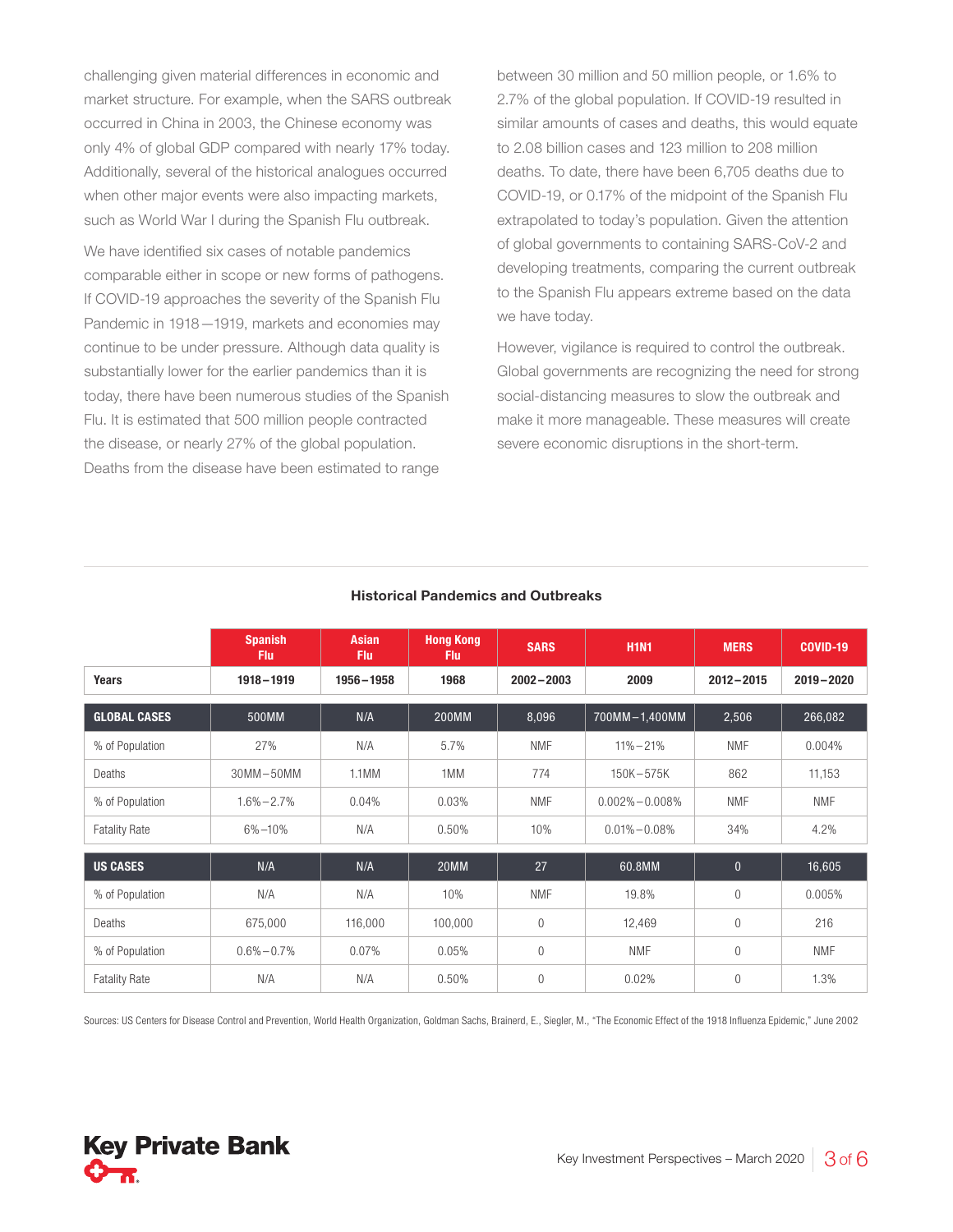Another key difference with the Spanish Flu is that mortality rates were materially higher among working age people compared with the elderly. Preliminary data from China suggests that the elderly are at much greater risk of contracting COVID-19 compared with individuals under the age of 60. For people aged 10–49, the fatality rate is roughly 0.3%, a fraction of the total 4.2% fatality rate. It is not uncommon for total fatality rates to be elevated at the front end of a pandemic as the most severe cases get the most attention. Additionally, fatality rates may vary greatly by country based on demographics, health care access, policy responses, level of social distancing measures and several other factors. With COVID-19 affecting the respiratory system, factors such as air quality, patients' comorbidities, and smoking prevalence may impact severity. China has low air quality and higher smoking prevalence. Given these factors and others, it would not be surprising if fatality rates were lower in other countries. Moreover, while it is impossible to precisely determine the specific drivers of equity prices, there appears to have been little impact from the Spanish Flu on the market: The S&P 500 increased 16.2% in 1918 and 13% in 1919; global events such as World War I were more significant drivers of equity markets.



#### COVID-19 Case Fatality Rate by Age Group

Source: China Centers for Disease Control

Another comparison in terms of possible scope is the Hong Kong Flu in 1968. There were over 200 million cases globally, or 5.7% of the population. In the US, there were an estimated 20 million cases, or 10% of the

population. The epidemic is estimated to have caused 1 million global fatalities, including 100,000 in the US. Extrapolating to today's global population, this would equate to 440 million cases and 2.3 million fatalities. Similar to the data with COVID-19, the Hong Kong Flu disproportionately affected persons over the age of 65. US equities increased 11.8% in 1968 but tipped into bear market territory in 1969, ultimately bottoming in July 1970 after a 28.9% drop. In reports that chronicle this bear market, the reasons most cited for the decline were accelerating inflation, concerns over budget deficits, the Vietnam War, and high valuations in the Nifty Fifty. None mentioned the Hong Kong Flu.

While the historical analogues provide little insight in predicting the path of COVID-19 in terms of economic and market impacts, they do provide some historical context in terms of severity. There are a number of differences in terms of global connectedness in terms of trade and travel and the relative size of economic regions. However, medical technologies and data systems are far superior today than they were in earlier pandemics. In the historical cases, we could not find the same degree of attention or concern by global markets. It should be noted that the lack of global concern may have contributed to worse health outcomes There could be multiple reasons for this, but some of these pandemics occurred during major global events. However, we are curious why severe historical pandemics did not capture investors' attention. Perhaps global connectivity and the 24/7 news/social media cycle is affecting sentiment this time around. Another factor could be the increased awareness of the value of social distancing. Countries that were at risk during the SARS outbreak learned the value of social distancing and initially appear to be containing the spread of COVID-19 more effectively. Social distancing improves health outcomes but hurts economic activity in the short-run. However, long-run economic activity benefits if the health outcomes are milder and shorter. In periods of high degrees of uncertainty and emotion, following a disciplined, data-driven process such as DART is even more critical in achieving long-term investment goals.

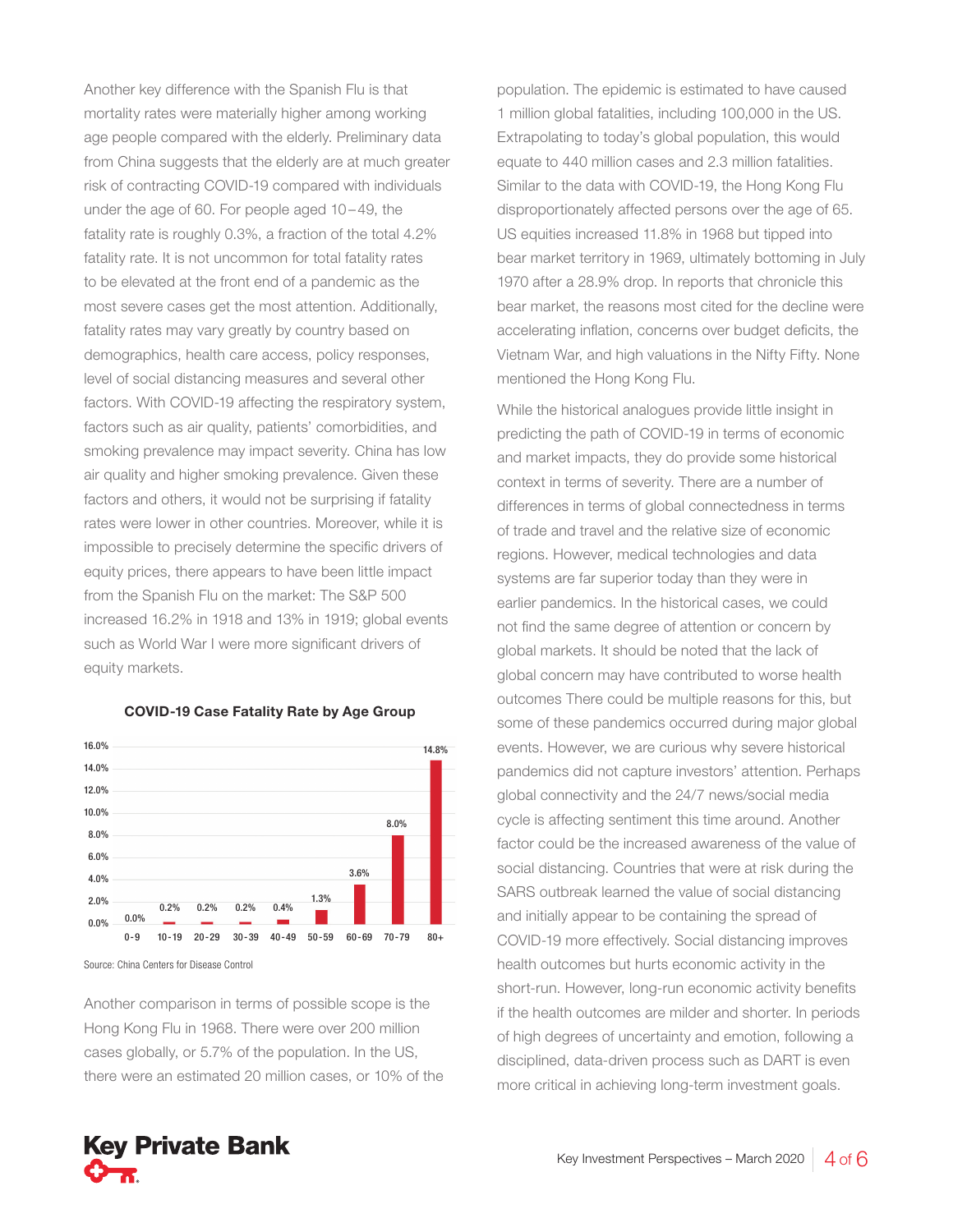#### Key Private Bank Asset Allocation Recommendations as of March 2020

| <b>Stocks</b> | <b>Bonds</b>   | Cash                   | <b>Alts/Diversifiers</b> |
|---------------|----------------|------------------------|--------------------------|
| De-emphasize  | <b>Neutral</b> | Emphasize <sup>®</sup> | Emphasize                |

#### Equity Geographic Emphasis

| <b>United States</b> | International-<br><b>Developed</b> | International-<br><b>Emerging</b> |
|----------------------|------------------------------------|-----------------------------------|
| Emphasize            | De-emphasize                       | <b>Neutral</b>                    |

#### Fixed Income Sector Emphasis

| Treasuries     | <b>Investment Grade</b><br><b>Credit</b> | <b>High Yield</b> |
|----------------|------------------------------------------|-------------------|
| <b>Neutral</b> | <b>Neutral</b>                           | De-emphasize      |

Based on DART and discretion allowed by our Asset Allocation Committee, we are underweight equities, neutral fixed income and overweight cash. Within equities, we favor higher-quality companies and lowervolatility stocks. We favor US equities compared to Developed International given greater defensive attributes. We are neutral Emerging Market Equities as China is furthest along in managing the pandemic. Within fixed income, we recommend maintaining a neutral-tobenchmark stance on duration and an underweight to high-yield bonds given valuations and uncertainty. Where alternatives are considered suitable for an investor, we also believe that these investments can provide valuable diversification benefits to a portfolio. Low yields suggest lower future total returns for bonds, and thus a diversified hedge fund portfolio offers the potential for higher returns with similar volatility. Additionally, a diversified hedge fund portfolio provides exposures to return drivers other than interest rates and credit.

# Fixed income

US Treasuries remained the global safe haven during the sell-off in February. US Treasuries gained 2.65% for the month, bringing the YTD return to 5.16%. Longduration bonds continued to provide valuable portfolio diversification: The 10-year Treasury note yield fell from 1.51% to a record low of 1.15% while the total return was 3.67% for the month and 7.52% YTD. The Treasury curve moved back to inversion, suggesting that the bond market views current Federal Reserve policy as overly restrictive relative to future growth conditions. Investment-grade corporate bonds increased 1.34% in February and 3.71% YTD, with all of the gains due to duration as a result of widening credit spreads. Highyield corporate bonds fell 1.41% in February and are down 1.38% YTD with wider spreads.

## **Alternatives**

#### Hedge funds

The HFRX Global Hedge Fund Index declined 1.44% for the month to leave YTD returns at -1.03%. Given the heterogeneity of strategies, there was wide dispersion. Equity hedge (includes long-short equity and equity market neutral) declined 3.83% in February and 4.14% YTD. Discretionary global macro strategies have held up better: The HFRX Macro Discretionary Thematic Index increased 0.2% in February and 0.2% YTD. Hedge funds approved and recommended by Key Private Bank generally performed better than the broader peer group in February and YTD. Given the substantially lower return potential of bonds in the intermediate to long term, we believe that a diversified portfolio of high-quality hedge funds can potentially deliver higher returns with a similar risk profile. Hedge funds can provide exposure to a multitude of return drivers compared with duration and credit spreads for bonds.